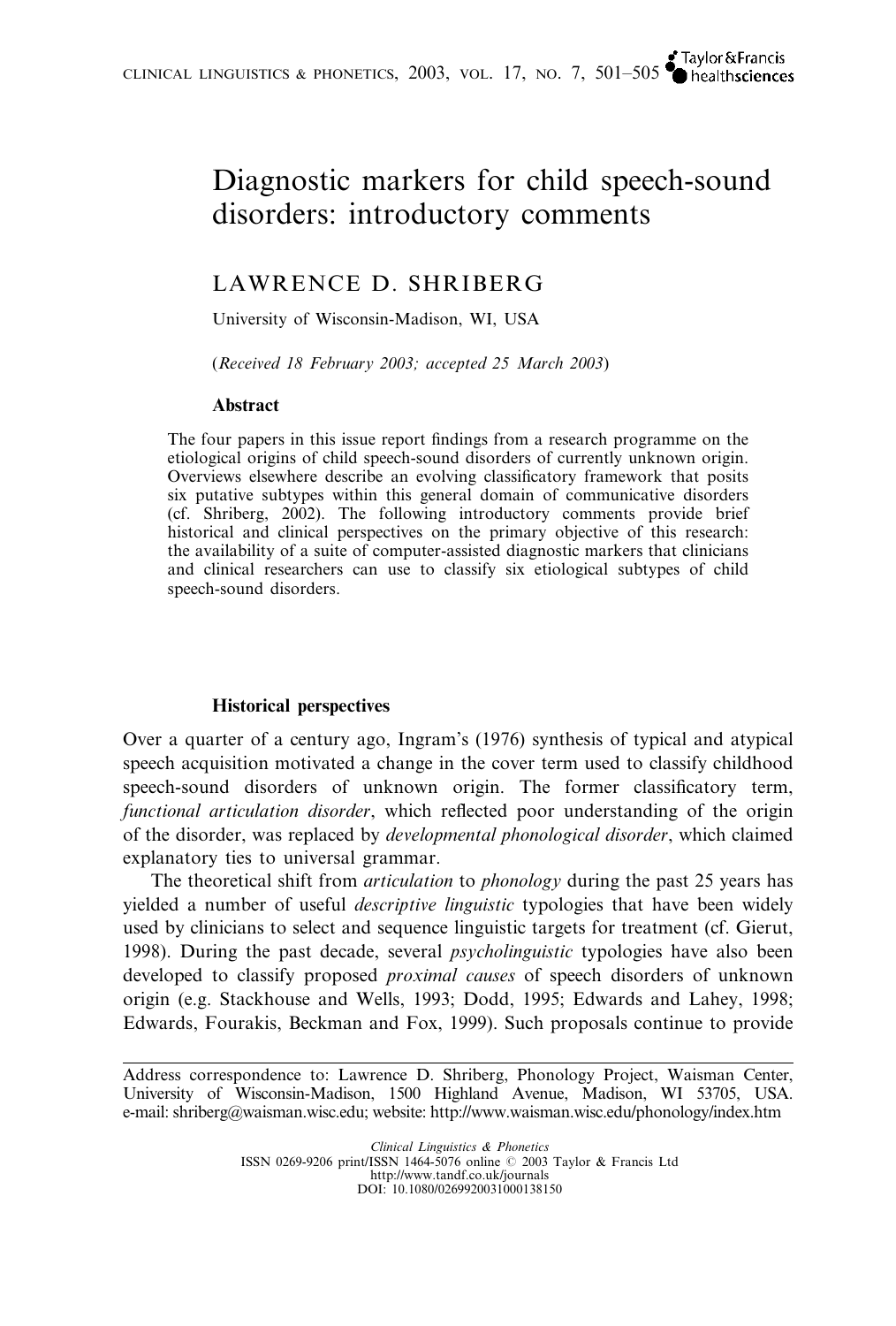alternative explanatory frameworks for the acquisition and persistence of speechsound errors, including deficits at proposed stages of auditory-perceptual, cognitivememorial and articulatory-motor processing.

To date, the paradigmatic shift from articulation to linguistic and psycholinguistic research has not been accompanied by comprehensive explanatory accounts of the distal causes or etiologies of child speech-sound disorders. We view the identification of such origins as essential for research goals that include the eventual prevention of child speech-sound disorders. There has been, however, a trend since the mid-1990s toward certain claims about the neurodevelopmental substrates of speech-sound disorders. Notably in the USA, for example, some speech treatment has been based on the hypothesis that some children have significant deficits in variables such as 'oral sensation', 'oral-motor development', 'sensory-motor integration' and other currently unsupported explanatory constructs (see evaluative reviews by Moore and Ruark, 1996; Weismer, 1997; Forrest, 2002; Strand, Hodge and Forrest, 2002). We, too, suggest that such etiological claims lack the research support needed to recommend oral-motor therapy as a necessary or sufficient treatment component for children with common speech delay.

#### Evidence-based medicine

There is notable impetus within communicative disorders and other health professions for the development and validation of diagnostic markers to aid in clinical decision making (cf. Yorkston, Spencer, Duffy, Beukelman, Golper and Miller, 2001; Dollaghan, 2002). The continual development of philosophical views and assessment procedures consistent with this perspective is termed Evidence-Based Medicine (EBM) (Sackett, Straus, Richardson, Rosenberg and Haynes, 2000), or more generically, evidence-based practice. The goals and methods of each of the four papers in this issue reflect two interrelated tenets of EBM.

First, as in EBM, we submit that accurate differential diagnosis of a patient's disorder, including information on both original and maintaining causes, is necessary to determine the optimum form and content of treatment. EBM describes other factors that should be included in treatment decisions, especially the importance of patient perceptions and needs. We suggest that among such factors, accurate differential diagnosis is the core goal for a clinical science and that it can be achieved only with the availability of one or more well-validated diagnostic markers for a disorder or disorder subtype.

The second characteristic of EBM central to the present context is that EBM has a prescriptive literature on the types and ways that quantitative evidence should be used to develop diagnostic markers. For example, EBM stresses the need for metrics such as positive and negative likelihood ratios to guide clinical decision making. Many of these mathematically straightforward metrics of diagnostic accuracy are new to researchers and clinicians in clinical speech pathology. Fortunately, their development and use is increasingly evident across a wide spectrum of disciplines (cf. Sackett et al., 2000). These metrics will likely become increasingly familiar in communicative disorders as they are included in instructional materials in clinical diagnoses. The four studies reported in this issue focus on the identification and development of perceptual markers, and in particular, acoustic markers that have high rates of documented diagnostic accuracy.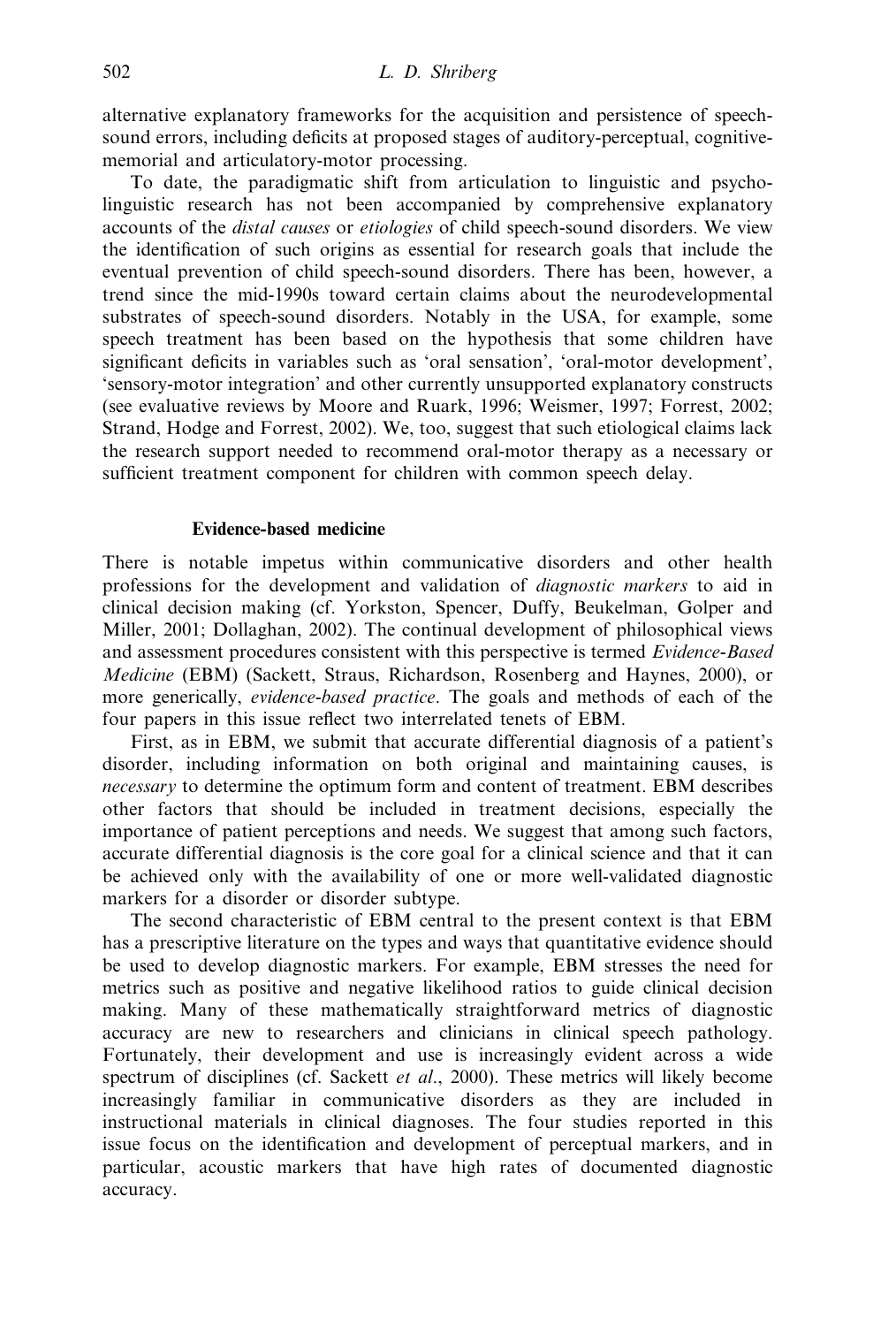#### Definitions and research aims

The present research defines a paediatric speech-sound disorder of unknown origin as 'a clinically notable difference in speech-sound acquisition that cannot be explained by significant impairment in cognitive, sensory, motor, structural, or affective functioning' (Shriberg, 1980). The criterion used for significant speechsound disorder, termed *Speech Delay* in our studies, is the presence of consonant deletions and substitutions characteristic of Ingram's (1976) Phonological Stage III that persist in a child's conversational speech past 4 years of age (cf. Shriberg, Gruber and Kwiatkowski, 1994). Speech Delay is a highly prevalent communicative disorder that requires significant public health resources for assessment and treatment. A recent epidemiological study estimated that 3.8*%* of 6-year-old children in the USA meet inclusionary criteria for this classification (Shriberg, Tomblin and McSweeny, 1999).

Relevant background issues for each of the two subtypes of Speech Delay addressed in this issue—those posited to be consequent to early recurrent otitis media with effusion and those posited to reflect a deficit in speech praxis—are reviewed in the introductory sections of each of the four papers. The Reference section of this introduction also includes citations for four papers that report acoustic reference data and diagnostic marker findings for two additional subtypes of child speech-sound disorders that do not involve an across-the-board speech delay—dentalized fricative distortions (Flipsen, Shriberg, Weismer, Karlsson and McSweeny, 1999; Karlsson, Shriberg, Flipsen and McSweeny, 2002) and derhotacized rhotics (Flipsen, Shriberg, Weismer, Karlsson and McSweeny, 2001; Shriberg, Flipsen, Karlsson and McSweeny, 2001). The development of acoustic markers for these two disorders is especially motivated by the need to distinguish children with these subtypes from children and family members with a subtype of speech delay posited to be genetically transmitted (cf. Shriberg, 2002). As with other complex behavioural traits, methodological constraints on the genetics of speech disorders include challenging heterogeneities in etiologies, genotypes, endophenotypes and phenotypes (cf. Shriberg, 2003). Associated papers, technical reports and slide presentations concerning this program of research in assessment and etiological classification of children with speech-sound disorders of currently unknown origin are available at http://www.waisman.wisc.edu/phonology/ index.htm.

### Acknowledgements

This issue provides an opportunity to express our profound gratitude to the many people who have made substantial contributions to this work over several decades. In addition to the individuals listed in each article, we would also like to acknowledge the significant contributions of the caregivers and children who have participated in these studies at the Waisman Center Phonology Project/Clinic for the past two decades, the many research colleagues and support staff at the Waisman Center, and our research collaborators and their laboratory colleagues at several sites. We also want to acknowledge the central role of the National Institute of Deafness and Communication Disorders (NIDCD) in providing continuing support for this work. Finally, special thanks to the editors and editorial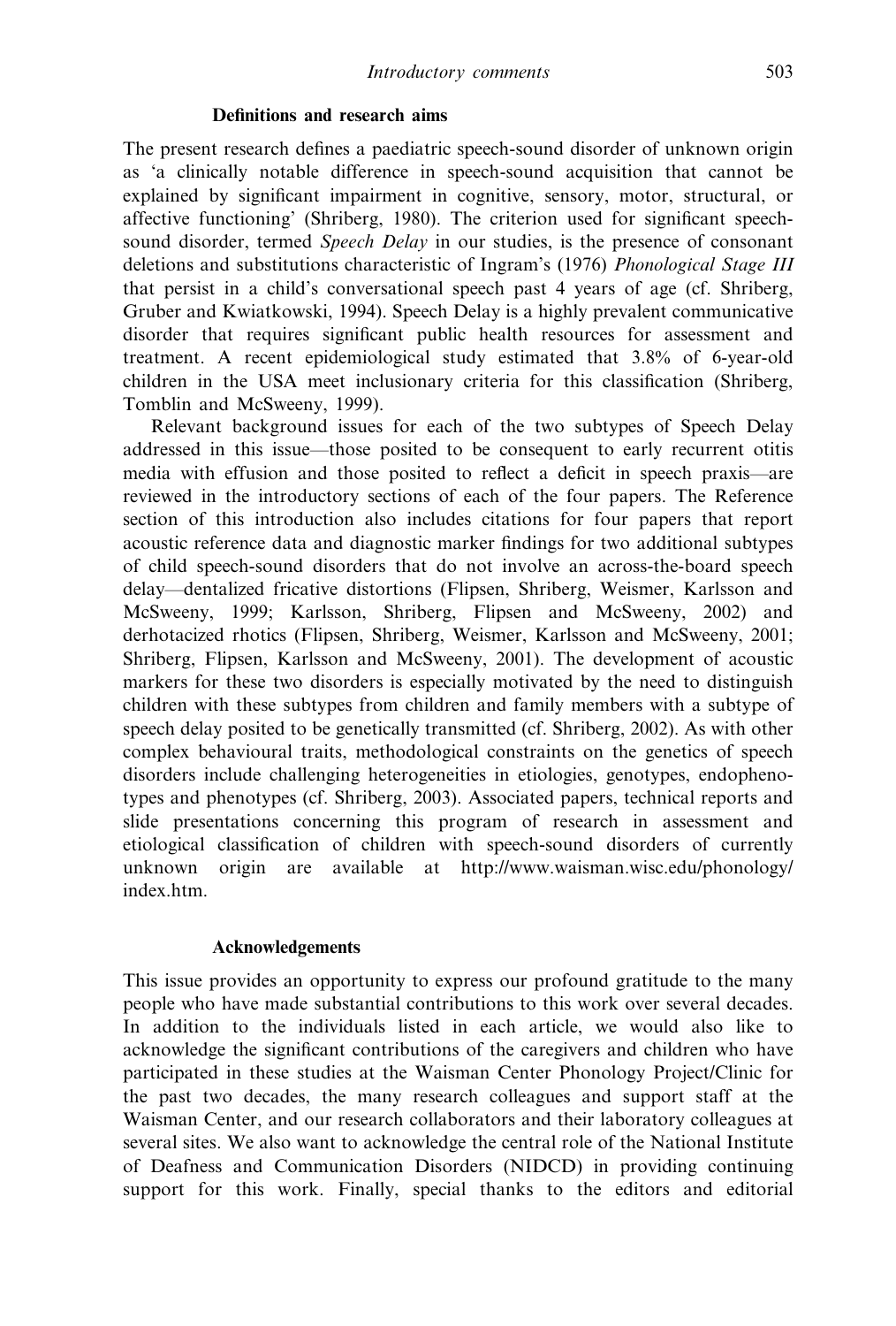consultants of Clinical Linguistics and Phonetics for providing an archival source for this collection of papers.

#### References

- DODD, B., 1995, The Differential Diagnosis and Treatment of Children with Speech Disorder (London: Whurr Publishers Ltd).
- DOLLAGHAN, C., 2002, Evidence-based practice in communication disorders. Paper presented at the Annual Convention of the American Speech-Language-Hearing Association, Atlanta, GA, November.
- EDWARDS, J. and LAHEY, M., 1998, Nonword repetitions of children with specific language impairment: exploration of some explanations for their inaccuracies. Applied Psycholinguistics, 19, 279–309.
- EDWARDS, J., FOURAKIS, M., BECKMAN, M. E. and FOX, R. A., 1999, Characterizing knowledge deficits in phonological disorders. Journal of Speech, Language, and Hearing Research, 42, 169-186.
- FLIPSEN, P., JR., SHRIBERG, L. D., WEISMER, G., KARLSSON, H. B. and MCSWEENY, J. L., 1999, Acoustic characteristics of /s/ in adolescents. Journal of Speech, Language, and Hearing Research, 42, 663–677.
- FLIPSEN, P., JR., SHRIBERG, L. D., WEISMER, G., KARLSSON, H. B. and MCSWEENY, J. L., 2001, Acoustic phenotypes for speech-genetics studies: reference data for residual  $\sqrt{s}$ / distortions. Clinical Linguistics and Phonetics, 15, 603–630.
- FORREST, K., 2002, Are oral-motor exercises useful in the treatment of phonological/ articulatory disorders? Seminars in Speech and Language, 23, 15–26.
- GIERUT, J. A., 1998, Treatment efficacy: functional phonological disorders in children. Journal of Speech, Language, and Hearing Research, 41, S85-S100.
- INGRAM, D., 1976, Phonological Disability in Children: Studies in language disability and remediation, second edition (New York: Elsevier Publishing Company, Inc.).
- KARLSSON, H. B., SHRIBERG, L. D., FLIPSEN, P., JR. and MCSWEENY, J. L., 2002, Acoustic phenotypes for speech-genetics studies: toward an acoustic marker for residual /s/ distortions. Clinical Linguistics and Phonetics, 16, 403–424.
- MOORE, C. A. and RUARK, J. L., 1996, Does speech emerge from earlier appearing motor behaviors? Journal of Speech and Hearing Research, 39, 1034-1047.
- SACKETT, D. L., STRAUS, S. E., RICHARDSON, W. S., ROSENBERG, W. and HAYNES, R. B., 2000, Evidence-Based Medicine: How to practice and teach EBM, second edition (Edinburgh: Churchill Livingstone).
- SHRIBERG, L. D., 1980, Developmental phonological disorders. In T. J. Hixon, L. D. Shriberg and J. S. Saxman (Eds), Introduction to Communicative Disorders (Englewood Cliffs, NJ: Prentice Hall), pp. 262–309.
- SHRIBERG, L. D., 2002, Classification and misclassification of child speech sound disorders. Paper presented at the Annual Convention of the American Speech-Language-Hearing Association, Atlanta, GA, November.
- SHRIBERG, L. D., 2003, *Toward a phenotype marker for genetically-transmitted speech delay.*<br>Paper presented at the 15<sup>th</sup> International Congress of Phonetic Sciences, Barcelona, August.
- SHRIBERG, L. D., FLIPSEN, P., JR., KARLSSON, H. B. and MCSWEENY, J. L., 2001, Acoustic phenotypes for speech-genetics studies: an acoustic marker for residual /3 $\sqrt{}$ distortions. Clinical Linguistics and Phonetics, 15, 631–650.
- SHRIBERG, L. D., GRUBER, F. A. and KWIATKOWSKI, J., 1994, Developmental phonological disorders III: long-term speech-sound normalization. Journal of Speech and Hearing Research, 37, 1151–1177.
- SHRIBERG, L. D., TOMBLIN, J. B. and MCSWEENY, J. L., 1999, Prevalence of speech delay in 6-year-old children and comorbidity with language impairment. Journal of Speech, Language, and Hearing Research, 42, 1461–1481.
- STACKHOUSE, J. and WELLS, B., 1993, Psycholinguistic Investigation of Children with Speech and Literacy Difficulties (London: Whurr).
- STRAND, E. A., HODGE, M. M. and FORREST, K., 2002, Use of oral-motor treatment in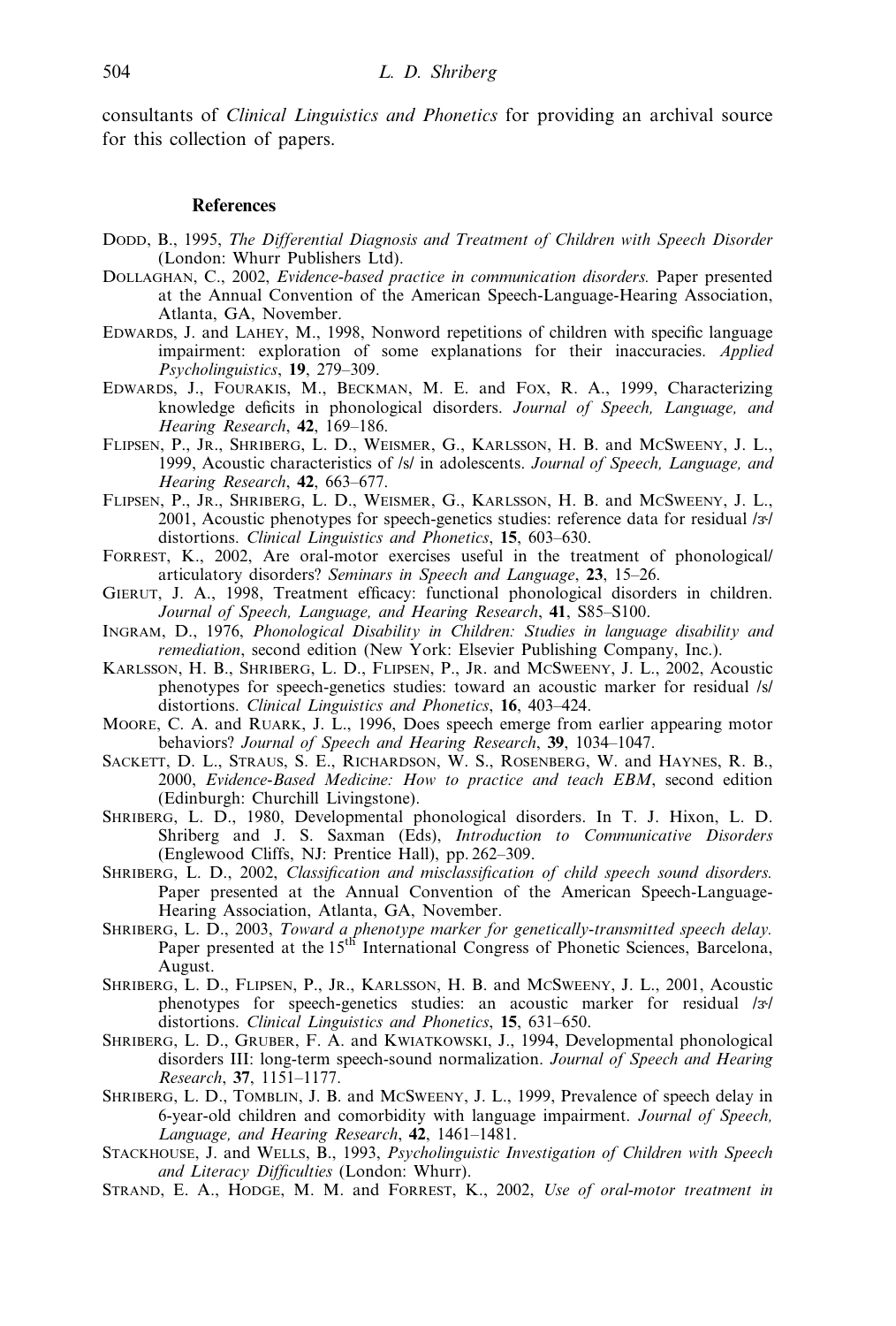articulation and phonological disorders. Paper presented at the Annual Convention of the American Speech-Language-Hearing Association, Atlanta, GA, November.

- WEISMER, G., 1997, Assessment of oromotor, nonspeech gestures in speech-language pathology: a critical review. National Center for Neurogenic Communication Disorders Telerounds no. 35.
- YORKSTON, K. M., SPENCER, K., DUFFY, J., BEUKELMAN, D., GOLPER, L. and MILLER, R., 2001, Evidence-based medicine and practice guidelines: application to the field of speech-language pathology. Journal of Medical Speech-Language Pathology, 9, 243–256.